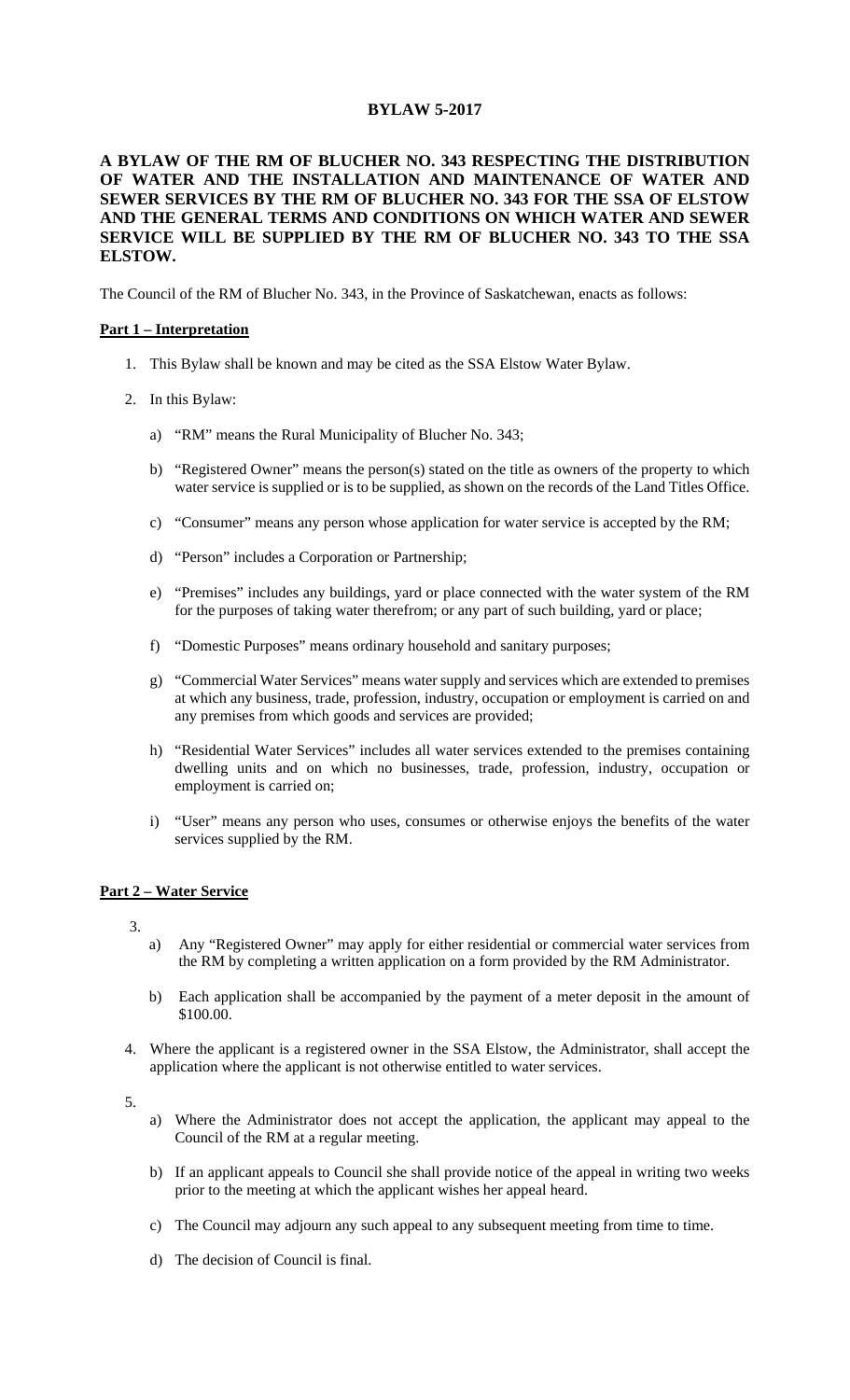- 6. No user or consumer of residential water service shall use the water supplied by the RM for any commercial purposes, unless such usage has specifically been authorized by the RM or agreed on with the RM.
- 7. Any persons receiving water and/or sewer services from the RM but who have never filed an application for water or sewer service, or whose usage of water has never been metered, or are not paying for the water and sewer service, shall, after receiving notice from the RM requesting them to do so, file a written application with the RM and pay the required deposit, both in accordance with Clause 3 of this Bylaw.

8.

- a) Any consumer can discontinue waters service by completing and signing an application for termination of water services on the form provided by the RM Administrator.
- b) Where water service is discontinued at the request of the consumer, the consumer shall pay a charge of \$30.00.

9.

- a) Every contract or agreement for water service shall:
	- i. Be deemed to include as a term and condition that the consumer and/or user agrees to abide by and be bound by the provisions of this Bylaw and any other Bylaw or resolution of the RM concerning water supply and/or service.
	- ii. Be non-transferable.
- 10. The RM shall have the right to ration or limit the amount of water furnished to any and/pr all users and consumers should circumstances seem to warrant such action.

# **Part 3 – Water Rates**

11.

- a) The charges to be paid by the water consumer whose water service has been turned on shall be those set forth in Schedule "A" hereto, or as amended from time to time.
- b) Persons who own or occupy premises drained or that are by bylaw required to be drained into the sewer shall pay for such services a rental or service charge in accordance with Schedule "B" hereto, or as amended from time to time.
- c) The minimum rate set out in Schedules "A" and "B" of this Bylaw shall be charged whether or not water has actually been consumed.
- d) Where water consumption has not been properly recorded on the water meter, consumption may be estimated on the basis of the previous reading or on an average seasonal consumption and the resulting estimate may be increased by 20%.

12.

- a) The RM Administrator shall prepare billings for water service on a monthly basis showing all rates, charges, tolls, fares and rents owing to the RM and provide notice of such water billings to the consumer.
- b) Accounts for water service and/or sewer service shall cover a period of one month and shall be rendered on or before the first day of the month next, following such period. Accounts shall be paid within a period of thirty days from the date on which such accounts are rendered. If an account is not paid within the said period of thirty days, an interest charge will be levied at 2% per month or water service may be cut off. Where a consumer fails to pay the total amount due on a water billing within thirty (30) days after the amount becomes due and payable, the RM Administrator may discontinue the supply of water to the consumer. When the water service is so cut off, it shall not be resumed until all arrears and interest charges have been paid in full, together with a fee of \$150.00 to cover the expense of turning off the water and turning it on again. The water will be turned on within 48 hours of the arrears and fine being paid in full.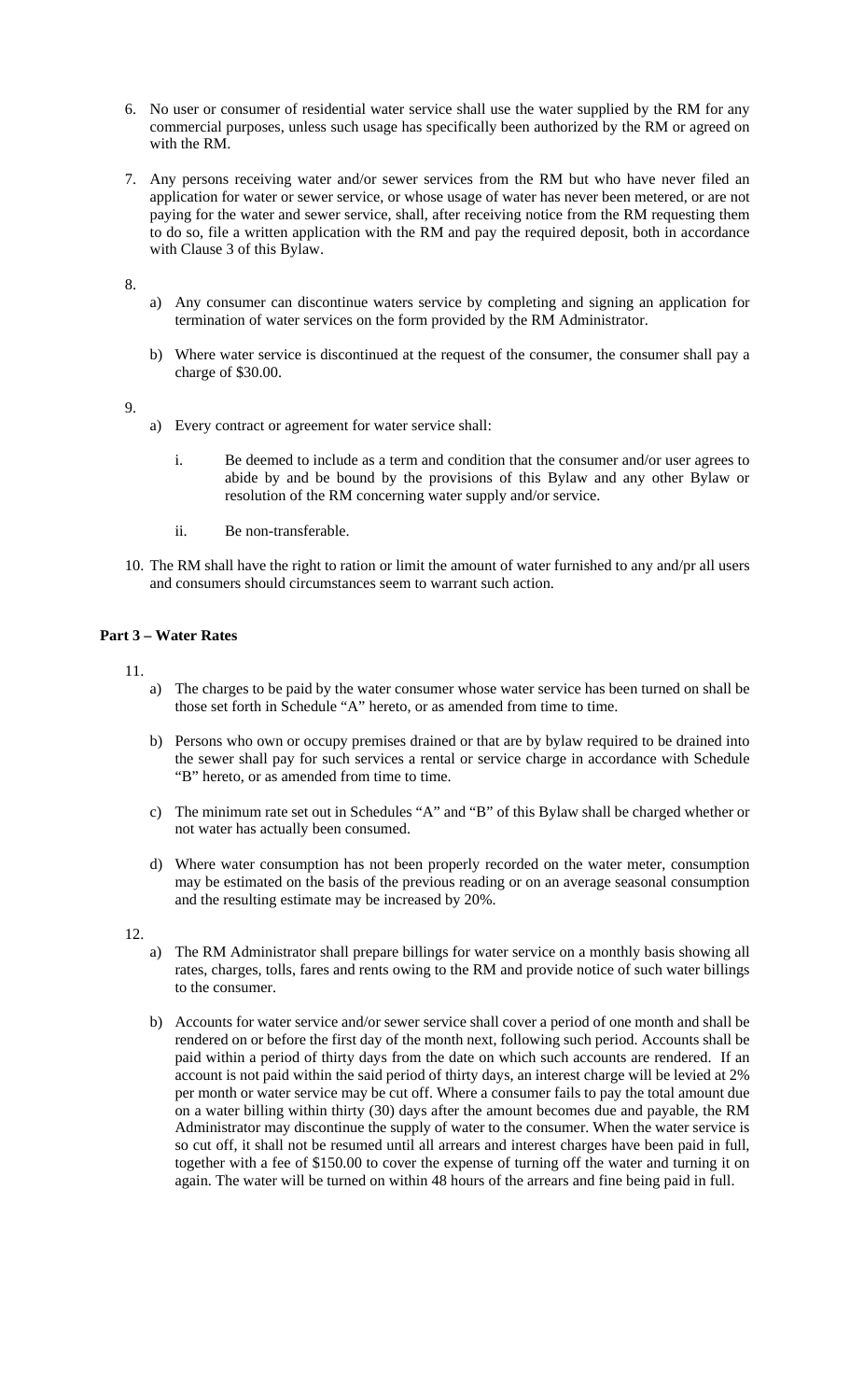### **Part 4 – Water Meters**

13.

- a) All water supplied to any person by the RM shall be measured by meters which will be supplied, installed and owned by the RM.
- b) Notwithstanding subsection 1, the RM may make water service available to any person on an unmetered basis for use in connection with any special project approved by Council and if so, the consumer shall pay the RM a charge as set out in Appendix "A" of this Bylaw, or as amended time to time.
- 14. The RM Administrator shall cause all water meters to be read monthly.
- 15. Every Applicant for water service shall, for the purposes of installation of water meters;
	- a) Where the meter is to be located in a building, provide for installation of the water meter in a horizontal position and provide for convenient access to the meter with a clear space of at least 50 centimeters around the said meter;
	- b) Where the meter cannot be located in a building, provide a structure suitable to house the meter at the applicant's expense;
	- c) Allow the RM free access to his/her land and/or buildings on reasonable notice, for the purpose of reading, installing, replacing, removing or repairing of a water meter.
- 16. Where a water meter is removed from the premises without the permission of the RM or damaged or destroyed while on the premises of the applicant or consumer, the said applicant or consumer shall be liable to the RM for the cost of repair or replacement of the meter and the RM Administrator may add the cost of the meter to the water billing of the premise.
- 17. Where in the opinion of the RM Administrator, any water meter fixture or pipe is insufficiently protected from extreme temperature, the RM may terminate the supply of water upon notice in writing to the consumer or his agent outlining the insufficient protection complained of.

#### **Part 5 – Offenses**

18. No person shall:

- a) Lend, sell or dispose of the water service supplied by the RM;
- b) Give away the water service or permit it to be taken;
- c) Use the water service other than for his own use and benefit;
- d) Increase the usage of the water service beyond that authorized by the RM or agreed on with the RM;
- e) Wrongfully or improperly waste the water service provided by the RM;
- f) Wrongfully or improperly dispose of dangerous or toxic substances into the sewer system.
- 19. Any person who contravenes Section 18 is guilty of an offense punishable on summary conviction and liable to:
	- a) In the case of an individual, to a fine not exceeding Two Thousand (\$2000) dollars and in default of payment, to imprisonment of a term not exceeding Ninety (90) days;
	- b) In the case of a Corporation, to a fine not exceeding Five Thousand (\$5,000) dollars.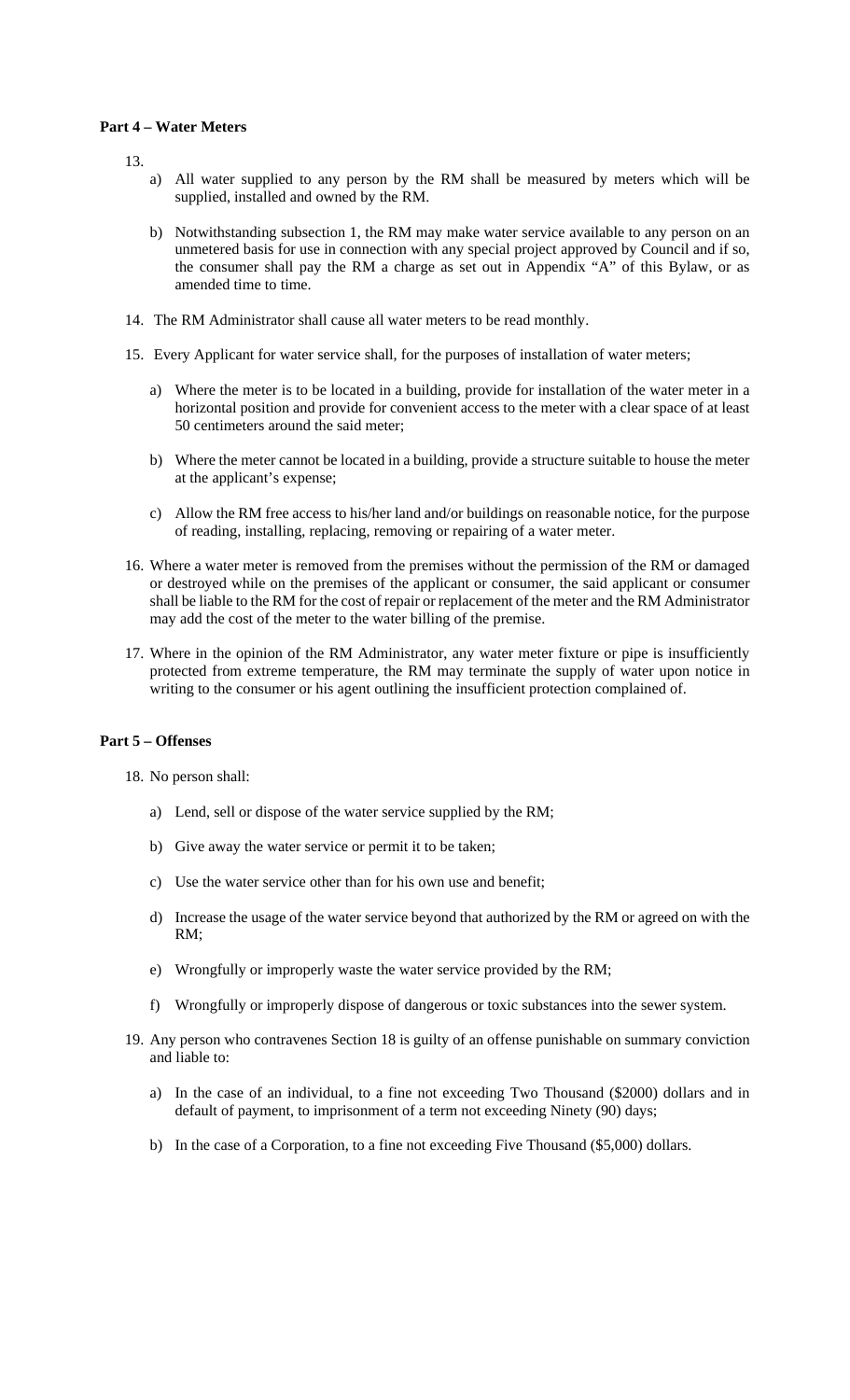### **Part 6 – Enforcement**

20.

- a) All of the provisions of this Bylaw shall be deemed to be terms and conditions under which water and sewer service is supplied by the RM and the said terms and conditions shall be in addition to any other terms and conditions which may be agreed upon between the RM and the consumer.
- b) Where any applicant, user or consumer fails to comply with any of the terms and conditions of service, the RM Administrator shall refuse to supply or shall discontinue the supply until such a time as the applicant, user, or consumer complies with the terms and conditions. When the water service is so cut off, it shall not be resumed until all arrears and interest charges have been paid, together with a fee of \$150.00 to cover the expense of turning off the water and turning it on again. The water will be turned on within 48 hours of the arrears and fine being paid in full.

### **Part 7 – General**

- 21. If any portion of this Bylaw is for any reason help as invalid or unconstitutional by any Court of competent jurisdiction, that portion of the Bylaw shall be deemed a separate, distinct and independent provision and the holding of the Court shall not affect the validity of the remaining portions of this Bylaw.
- 22. This Bylaw shall come into force and take effect on the date of the approval by the Saskatchewan Municipal Board of the rates set out in Schedule "A" and Schedule "B" of this Bylaw.

Reeve

SEAL

Administrator

Certified a true copy of Bylaw 5 - 2017

adopted by resolution of the Council

on the \_\_\_\_\_\_\_\_\_\_\_\_ day of

 $\frac{2017}{\cdot}$ 

\_\_\_\_\_\_\_\_\_\_\_\_\_\_\_\_\_\_\_\_\_\_\_\_\_\_\_

Administrator